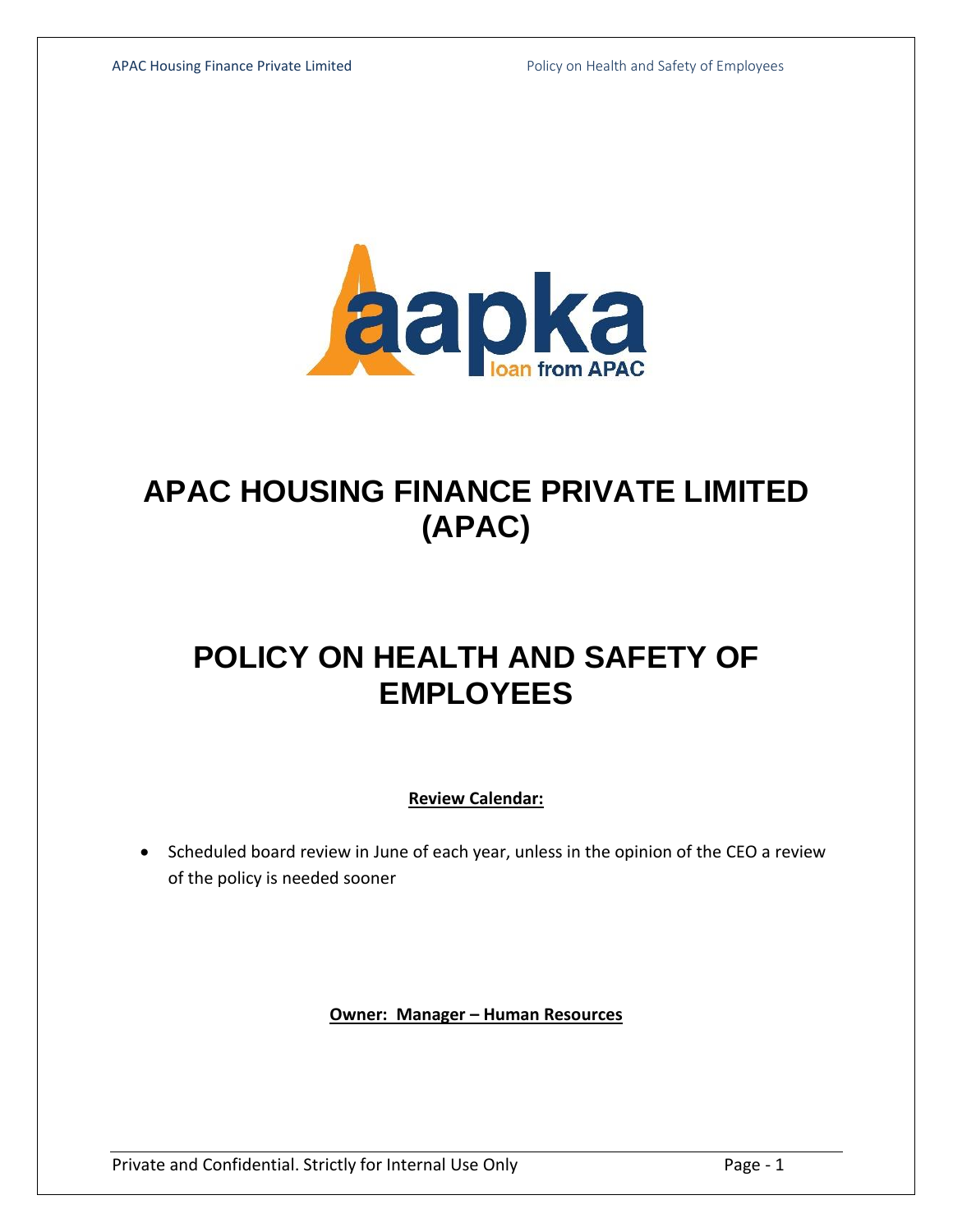### **Contents**

| 2.             |                                                                           |
|----------------|---------------------------------------------------------------------------|
| 3.             | GUIDING FACTORS FOR ENABLING GOOD HEALTH OF THE EMPLOYEES OF THE COMPANY3 |
| 4.             |                                                                           |
| 5 <sub>1</sub> |                                                                           |
| 6.             |                                                                           |
|                |                                                                           |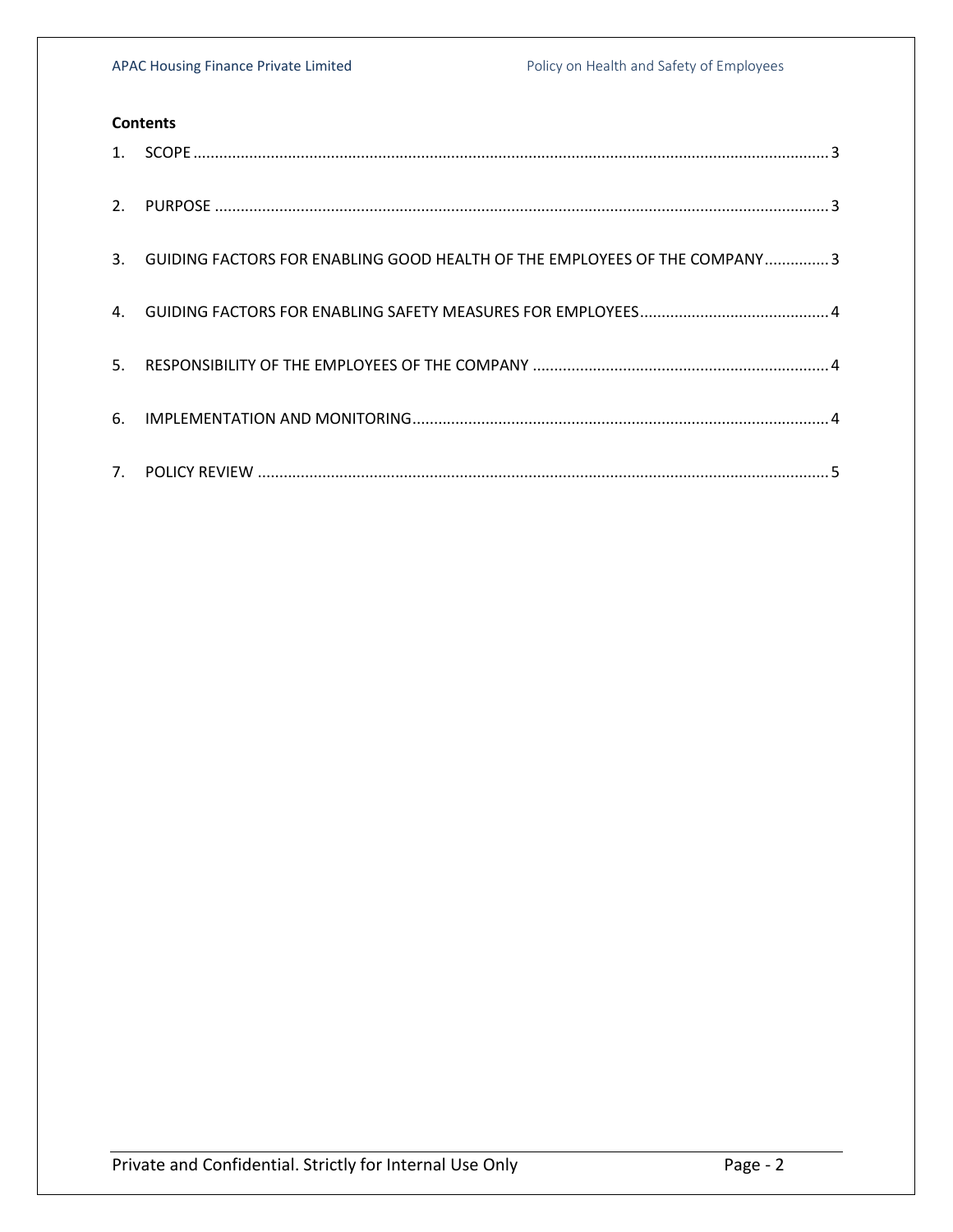#### <span id="page-2-0"></span>**1. SCOPE**

Employees of APAC Housing Finance (hereinafter referred to as "the Company") are our greatest assets and protecting the health and enabling the safety of the employees of the company is an integral and fundamental part of the APAC's culture.

Many of our employees work in an office setting and therefore there is a generally low risk environment and employees are not exposed to significant occupational health and safety hazards. However, an equal number have to locally travel on work and by laying down this policy, APAC wants to communicate ways to keep our employees healthy and safe.

APAC is also committed to providing a healthy and safe working environment for all outsourced personnel, contractors, customers, and visitors on its premises.

#### <span id="page-2-1"></span>**2. PURPOSE**

The Policy aims to achieve the following:

- To enable a healthy and safe environment for all employees, outsourced personnel, contractors, customers, and visitors.
- To be compliant with all applicable health and safety legal requirements.
- To provide appropriate safety guidelines to the employees to combat every day and emergency situations.
- Periodic review of the Company's safety management policy for its adequacy and effectiveness.

#### <span id="page-2-2"></span>**3. GUIDING FACTORS FOR ENABLING GOOD HEALTH OF THE EMPLOYEES OF THE COMPANY**

APAC periodically sensitises its employees on awareness programmes that promote the importance and value of high safety standards and systems. In order to enable the health and wellbeing of its employees, APAC undertakes the following:

- Provide a safe, hygienic, and congenial workplace to all its employees.
- Availability of first aid boxes in all offices of APAC.
- APAC also has a comprehensive employee health insurance policy, Personal accident policy & Maternity benefit policy for women employees.
- As most of our employees do field sales and use two wheelers, APAC's Travel Policy makes it mandatory for employees to use helmet for self and pillion driver while travelling. In addition, communication with this regard is sent our periodically to warn employees of the perils of nonadherence and impact on family.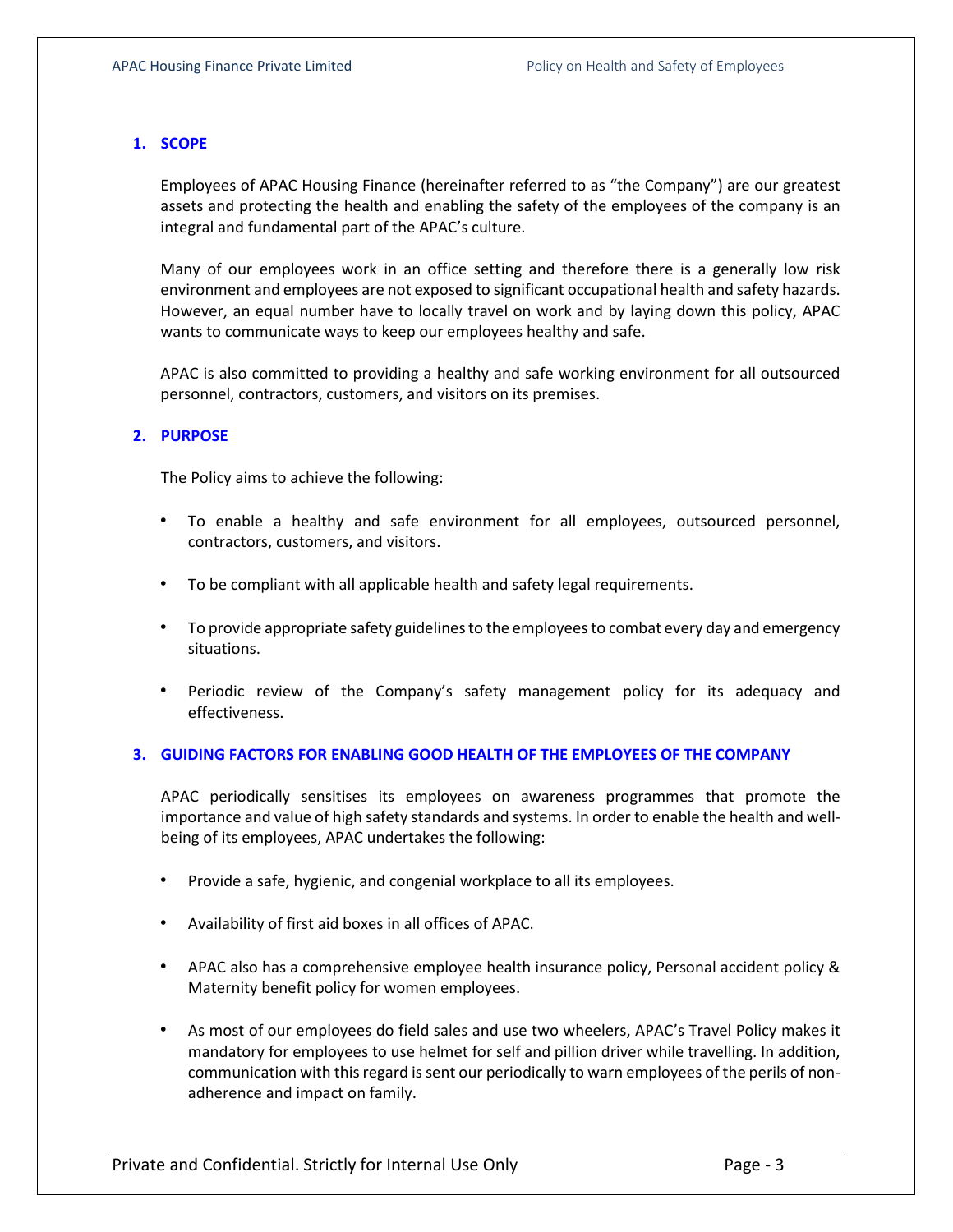#### <span id="page-3-0"></span>**4. GUIDING FACTORS FOR ENABLING SAFETY MEASURES FOR EMPLOYEES**

APAC strives to ensure a safe environment and hence, takes the following measures in ensuring safety standards:

- Dissemination of relevant information to employees relating to general safety.
- APAC has a policy on prevention, prohibition, and redressal of sexual harassment at the workplace. APAC on a regular basis sensitises all employees on prevention of sexual harassment at the workplace through workshops, group meetings, online training modules and awareness programmes. Members of the Internal Committee constituted by APAC are responsible for reporting and conducting inquiries pertaining to any such complaints.
- APAC also has a direct HR help line for any issue faced by the employee which is distressing him/her and needs a redressal.

#### <span id="page-3-1"></span>**5. RESPONSIBILITY OF THE EMPLOYEES OF THE COMPANY**

All employees of APAC are responsible for their own safety and that of others who may be affected by their acts or omissions and to cooperate with the implementation of this policy. APAC expects its employees to:

- Familiarise themselves with this policy and all health and safety policies and procedures.
- Take reasonable care of their own health and safety and that of others who may be affected by their actions.
- Attend health and safety training programmes as and when organised.
- Report all accidents, incidents, dangerous occurrences, and hazards to the Business Head/ Department Head/ HR as soon as it is practicably possible so quick corrective action can be taken.
- Not interfere, tamper, or misuse any item/equipment provided for health or safety purposes; and
- Stay calm and not panic in the event of any emergency and not to involve themselves in any rumour mongering.

#### <span id="page-3-2"></span>**6. IMPLEMENTATION AND MONITORING**

APAC shall adhere to high standards for the implementation of this policy. The Chief People Officer shall have overall responsibility for implementing this policy, monitoring, and reviewing this policy periodically.